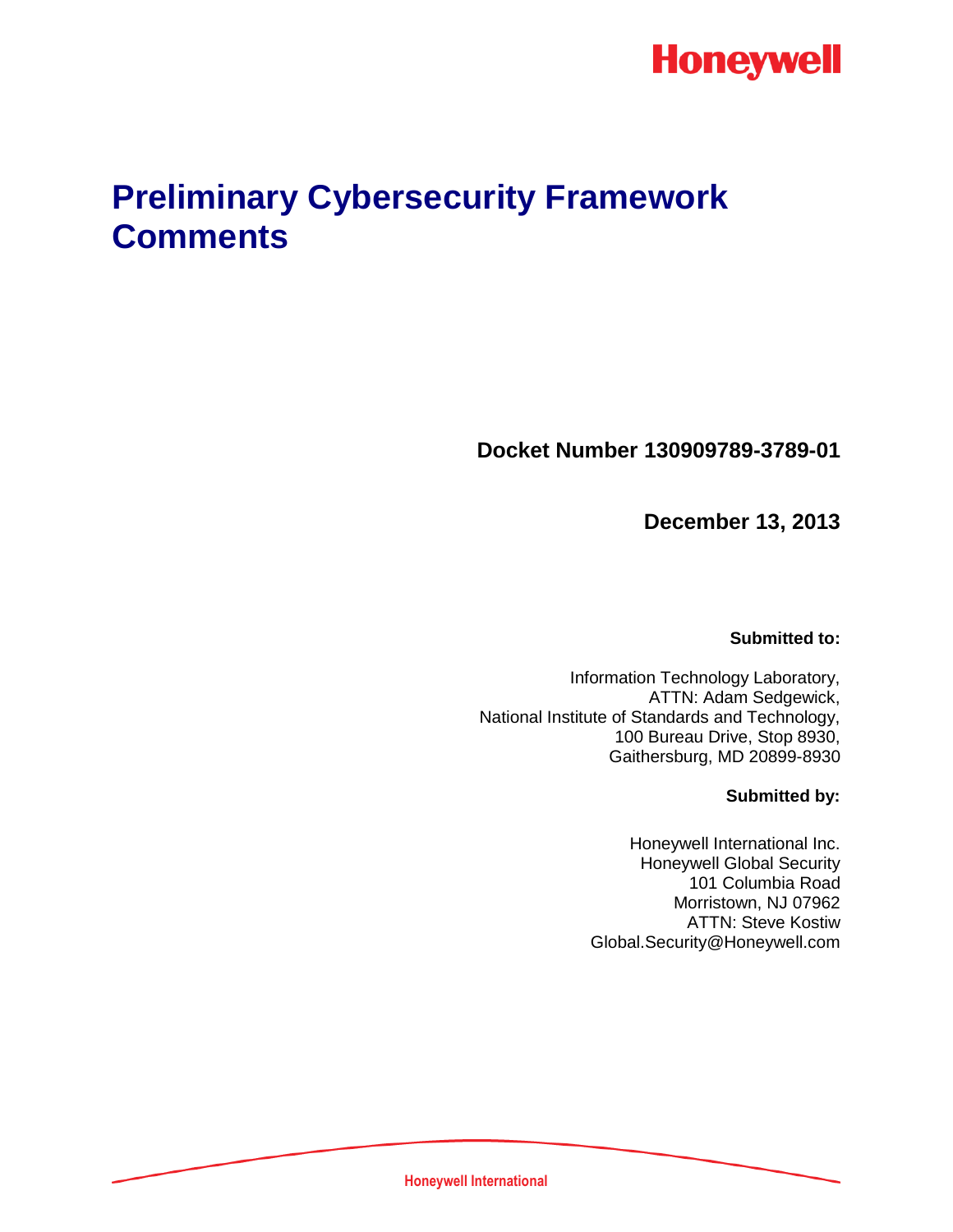

## **PRELIMINARY CYBERSECURITY FRAMEWORK COMMENTS**

Honeywell is pleased to respond to the National Institute of Standards and Technology's request for comments regarding the Preliminary Cybersecurity Framework, Docket Number 130909789- 3789-01 ("the Framework").

## Summary

Although the Framework contains risk-based principles that are designed to respond to evolving threats, Honeywell believes that the Framework is just one component of a predictive cyber security process that should also include:

- **Encourage Information Sharing:** Effective information sharing between government and industry partners, including classified information, in real time.
- **Ensure Liability Protection:** Information sharing liability protection to safeguard companies that participate in information sharing activities in good faith.
- **Provide Incentives:** Appropriate incentives for companies to develop proactive, preventive and predictive capabilities for cyber defense.

### General Comments

- 1. **Delineate Responsibilities Clearly:** The Framework should delineate the roles and responsibilities of both critical infrastructure operators and product manufacturers and suppliers, thus emphasizing that cyber security efforts are shared responsibilities.
- 2. **Employ BSIMM:** The Framework should reference Building Security In Maturity Model (BSIMM) in its informative reference list. It provides a comprehensive list of activities for software assessment and evaluation.
- 3. **Encourage Continuous Improvement:** The Framework should promote a continuous improvement process. In its current iteration, the Framework does not reference improvement opportunities until the Framework "Respond" and "Recover" phases -- and even then the Framework does not specifically contemplate an explicit lessons learned protocol. Furthermore, the Framework does not establish a protocol for organizational changes like a new acquisition or a material change in assets such that an organization should assess whether the current security posture is still adequate.
- 4. **Develop Adoption Conformity Guidelines:** The Framework lacks specific adoption/conformity criteria that would otherwise provide an organization with a standard process to assess the maturity of its implementation of the Framework functions and profiles. Although organizations are invited to "self assess" compliance and assign current and target tiers, there are no objective criteria for the assessments, e.g., transitioning from a preventive posture to a predictive or resilient security capability; or conducting vulnerability testing vs. penetration testing, -- thus no common criteria between organizations.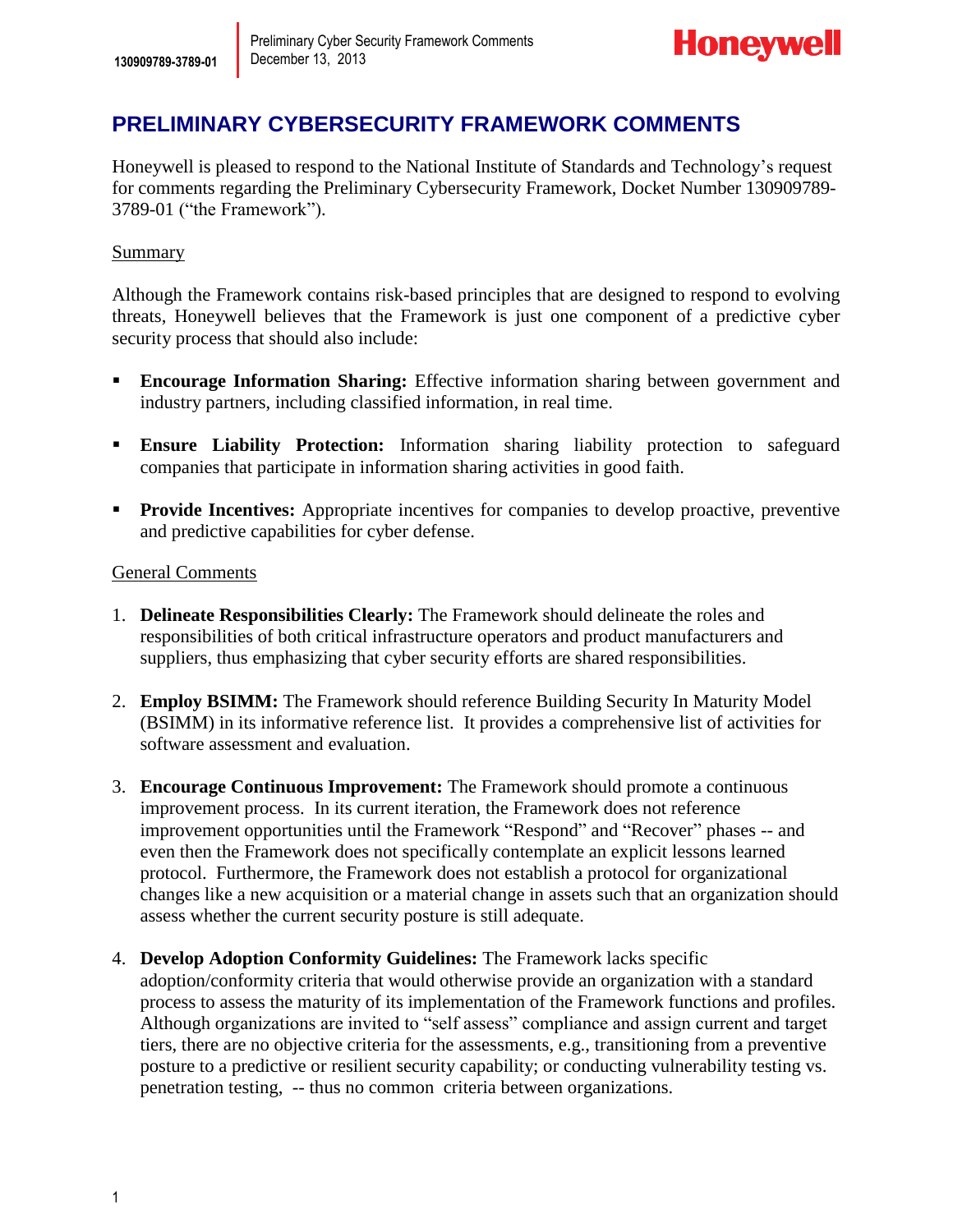

Because supply chain cybersecurity is a growing concern, creating a common set of objective standards/criteria and language for industry would encourage private-public trust.

- 5. **Enhance Cyber Security Workforce Skills:** The Framework should emphasize the importance of a skilled cyber security workforce to raise the level of technical skills of those who operate critical infrastructure. For example, the Framework should consider including an informative reference list that contains cyber security certifications and corresponding summaries of competencies that each certification provides to help organizations understand their current and future needs.
- 6. **Outline Global Impact:** The Framework should more clearly articulate a protocol for the mapping and harmonization of global laws and regulations, e.g., reciprocity agreements for global critical infrastructure regulations, to reduce duplication and costs.
- 7. **Establish Appropriate Privacy Methodology:** Honeywell believes privacy and cybersecurity go hand in hand. Accordingly, Honeywell applauds NIST's willingness to address privacy issues in the NIST Cybersecurity Framework. Although the inclusion of privacy standards in the Framework is important, however, a privacy methodology that includes open-ended and burdensome mandates may discourage organizations from adopting the voluntary Framework. Honeywell urges NIST to review and revise the Framework's privacy methodology (Appendix B) to ensure that the methodology is narrowly focused to reflect private sector practices relating to privacy. By including an appropriately tailored privacy methodology as part of the Framework, NIST will encourage the adoption of the Framework and allow an organization to complement its cybersecurity program with a privacy program that addresses privacy issues directly implicated by the organization's approach to cybersecurity.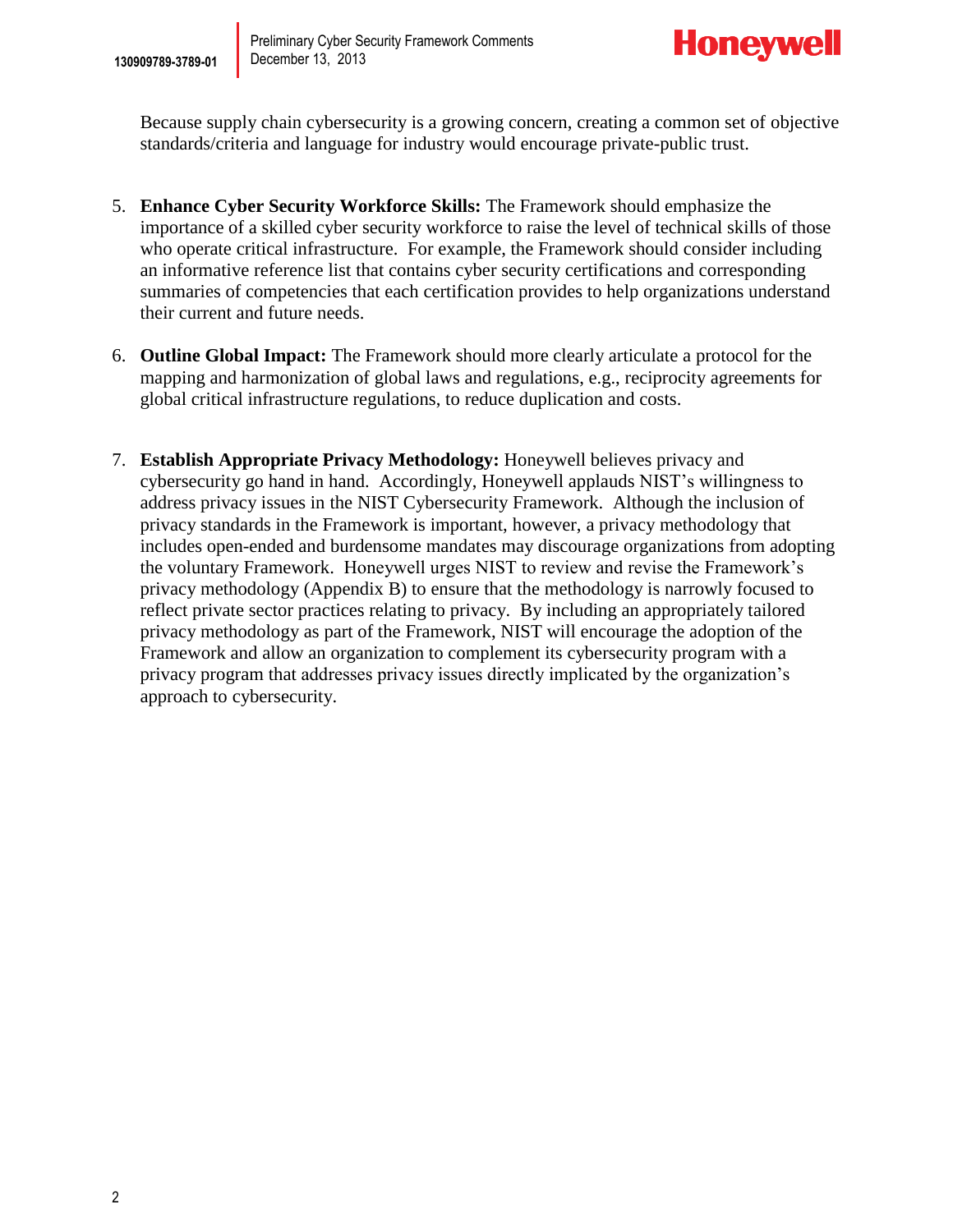

Specific Comments

| Page           | Line | <b>Section</b> | <b>Comments</b>                                                                                                                                                                                                                                                                               | <b>Suggested Changes</b>                                                                                                                                                                                                                                                                                                                                                                                                                                                                                                                                                               |
|----------------|------|----------------|-----------------------------------------------------------------------------------------------------------------------------------------------------------------------------------------------------------------------------------------------------------------------------------------------|----------------------------------------------------------------------------------------------------------------------------------------------------------------------------------------------------------------------------------------------------------------------------------------------------------------------------------------------------------------------------------------------------------------------------------------------------------------------------------------------------------------------------------------------------------------------------------------|
| $\overline{2}$ | 118  | Overview       | The Framework Core is<br>vague on the need for<br>continuous improvement<br>within each of the five<br>functions; threats are<br>dynamic.                                                                                                                                                     |                                                                                                                                                                                                                                                                                                                                                                                                                                                                                                                                                                                        |
| 6              | 243  | Identify       | Risk Assessment (246) and<br><b>Risk Management Strategy</b><br>(246) are both components<br>of the Risk Management<br>Process. The Identify (243)<br>function provides Risk<br>Assessment (246) and Risk<br>Management Strategy (246)<br>but should precede both<br>tasks with Framing Risk. | NIST SP800-39 states: "Risk<br>framing, as its principal output,<br>produces a risk management strategy<br>that addresses how organizations<br>intend to assess risk, respond to risk,<br>and monitor risk."                                                                                                                                                                                                                                                                                                                                                                           |
| 6              | 243  | Identify       | The value of regular and<br>ongoing assessments in this<br>function should be<br>emphasized.                                                                                                                                                                                                  |                                                                                                                                                                                                                                                                                                                                                                                                                                                                                                                                                                                        |
| $\overline{7}$ | 265  | Respond        | The Respond (265) function<br>includes: "Develop and<br>implement the appropriate<br>activities" (265). The<br><b>Risk Management Strategy</b><br>is the response activities and<br>has already been developed<br>during the <i>Identify</i> function.                                        | See NIST SP 800-39 Page 8 Para. 2:<br>"Another primary input to the risk<br>response component is an output<br>from the risk framing component—<br>the risk management strategy that<br>defines how the organization should<br>respond to risk."<br>By moving to the more complete<br>"Risk Management Process" during<br>the <i>identify</i> function the entire<br>concept falls in line with, and<br>enhances, NIST Special Publication<br>800-30 – Guide for Conducting Risk<br>Assessments and NIST Special<br>Publication 800-39 - Managing<br><b>Information Security Risk.</b> |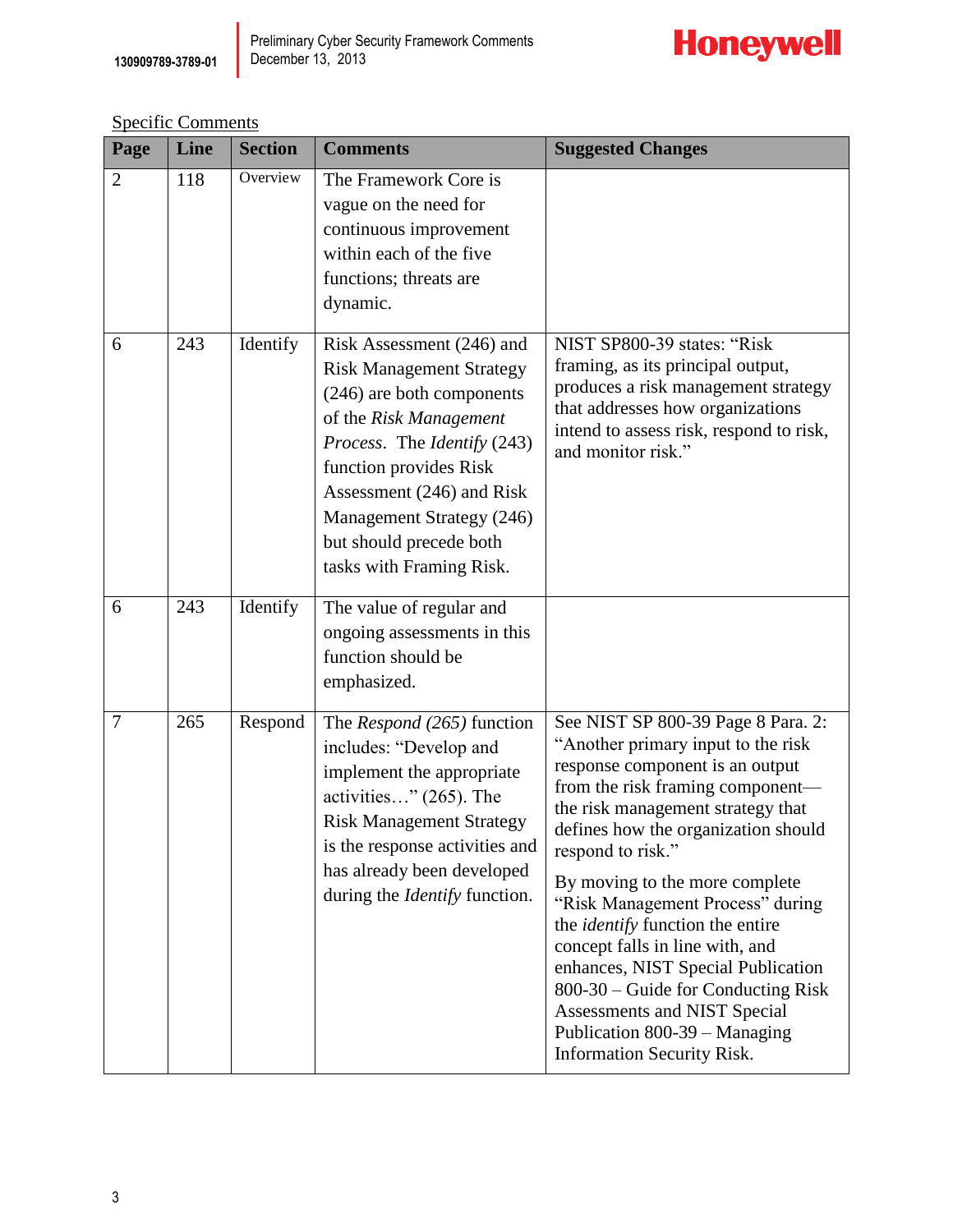

| Page           | Line      | <b>Section</b>           | <b>Comments</b>                                                                                                                                                                                                                                                                            | <b>Suggested Changes</b>                                                                                                                                                          |
|----------------|-----------|--------------------------|--------------------------------------------------------------------------------------------------------------------------------------------------------------------------------------------------------------------------------------------------------------------------------------------|-----------------------------------------------------------------------------------------------------------------------------------------------------------------------------------|
| $\overline{7}$ | 273       |                          | One of the aspects of<br>recover should be lessons<br>learned and require<br>modifications to the process<br>to prevent re-occurrence and<br>proactively take steps to<br>avoid exploited risks and<br>continuously improve the<br>process.                                                |                                                                                                                                                                                   |
| 9              | 318       | Info<br>Flow<br>Figure 3 | The heading under Risk<br>Management includes<br>"Mission Priority and Risk<br>Appetite and Budget"; Risk<br>Appetite is being used<br>instead of Risk Tolerance.                                                                                                                          | The term "Risk Tolerance" is used in<br>SP 800-53R4, SP 800-30, SP 800-37<br>and SP 800-39. Suggest using Risk<br>Tolerance instead of introducing a<br>new term (Risk Appetite). |
| 15             | <b>RA</b> | Append<br>A              |                                                                                                                                                                                                                                                                                            | ID.RA-2 – Additional Informative<br>Reference: NIST SP 800-53 Rev.4:<br>$AC-21$ .                                                                                                 |
| 21             | PT        | Append<br>A              |                                                                                                                                                                                                                                                                                            | PR.PT-2 - Additional Informative<br>Reference: NIST SP 800-53 Rev.4:<br>$AC-20(2)$ .                                                                                              |
| 21             | PT        | Append<br>A              |                                                                                                                                                                                                                                                                                            | PR.PT-3 - Additional Informative<br>Reference: NIST SP 800-53 Rev.4:<br>AC-17, AC-18, AC-19, AC-20.                                                                               |
| 22             | <b>PR</b> | Append<br>A              | In addition to protection by<br>risk analysis emphasize also<br>to manufacturer's security<br>technical implementation<br>guidelines and that those<br>systems are operating<br>according to governing<br>standards and conform to<br>lifecycle management to<br>maintain system currency. |                                                                                                                                                                                   |
| 22             | DE        | Append<br>A              |                                                                                                                                                                                                                                                                                            | DE.CM-1 - Additional Informative<br>Reference: NIST SP 800-53 Rev.4:<br>$AU-6(2)$ , $AU-6(4)$                                                                                     |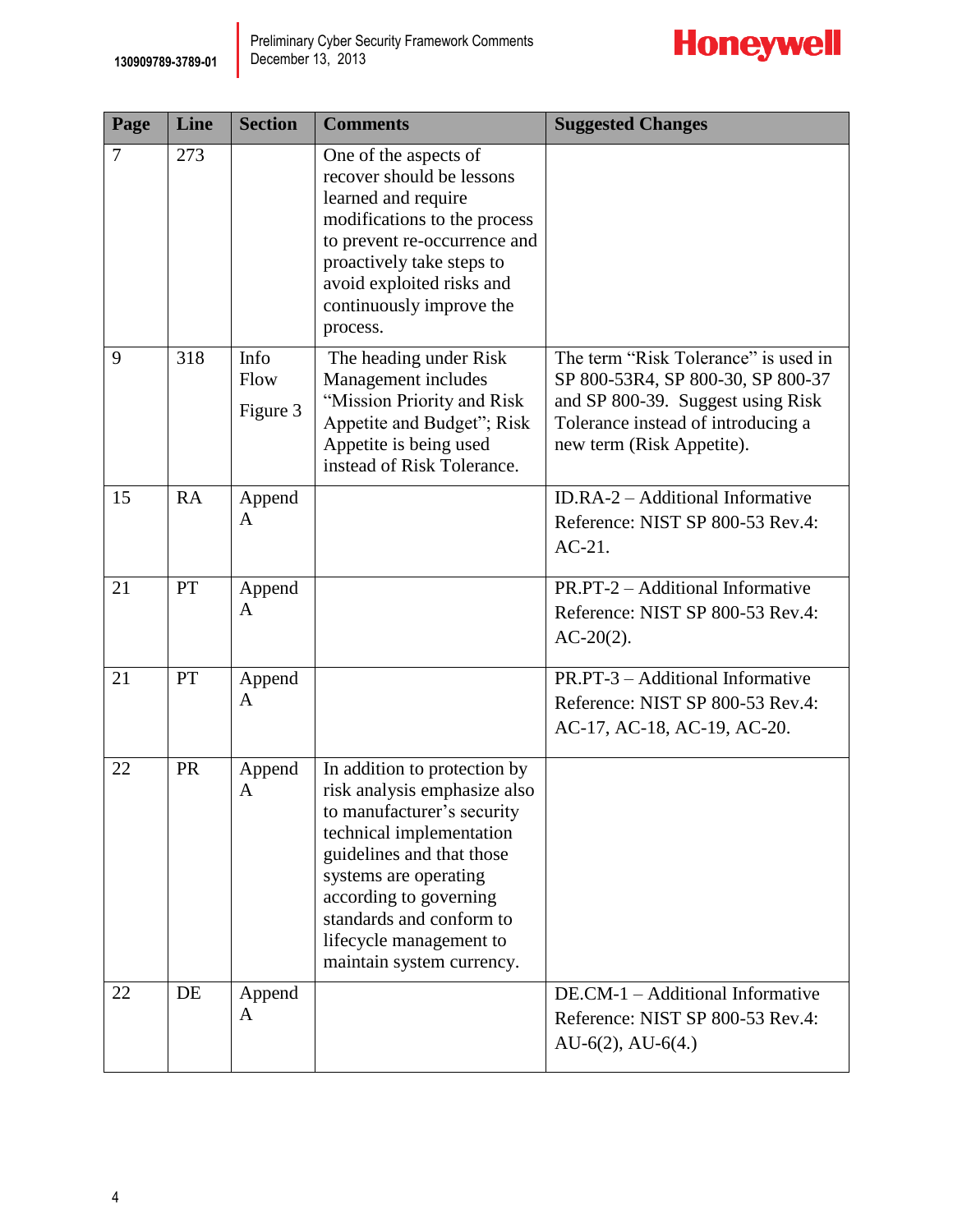

| Page | Line      | <b>Section</b>         | <b>Comments</b>                                                                                                                                                                                                                                                                                                                                                                                                                                                                                                                                                                                             | <b>Suggested Changes</b>                                                                           |
|------|-----------|------------------------|-------------------------------------------------------------------------------------------------------------------------------------------------------------------------------------------------------------------------------------------------------------------------------------------------------------------------------------------------------------------------------------------------------------------------------------------------------------------------------------------------------------------------------------------------------------------------------------------------------------|----------------------------------------------------------------------------------------------------|
| 24   | <b>RS</b> | Append<br>$\mathbf{A}$ |                                                                                                                                                                                                                                                                                                                                                                                                                                                                                                                                                                                                             | $RS.PL-1 - Additional Informative$<br>Reference: NIST SP 800-53 Rev.4:<br>IR-7, IR-8.              |
| 25   | RS        | Append<br>A            |                                                                                                                                                                                                                                                                                                                                                                                                                                                                                                                                                                                                             | $RS. CO-1 - Additional Informative$<br>Reference: NIST SP 800-53 Rev.4:<br>PL-4, PS-6, PS-7, SA-9. |
| 27   | 484       | Append<br>A            | Analysis should also be<br>included in the recovery<br>function. During the<br>Respond function analysis<br>identifies the event and<br>determining how to<br>respond. After the<br>recovery an Analysis of the<br>current Protections should<br>be done to determine how to<br>improve protections against<br>a similar threat. Follow<br>with further Analysis to<br>determine if the threat could<br>have been detected sooner<br>so it did not become an<br>event. Lastly determine if<br>the Response was sufficient<br>and appropriate as well as<br>was the Recovery function<br>conducted properly. |                                                                                                    |